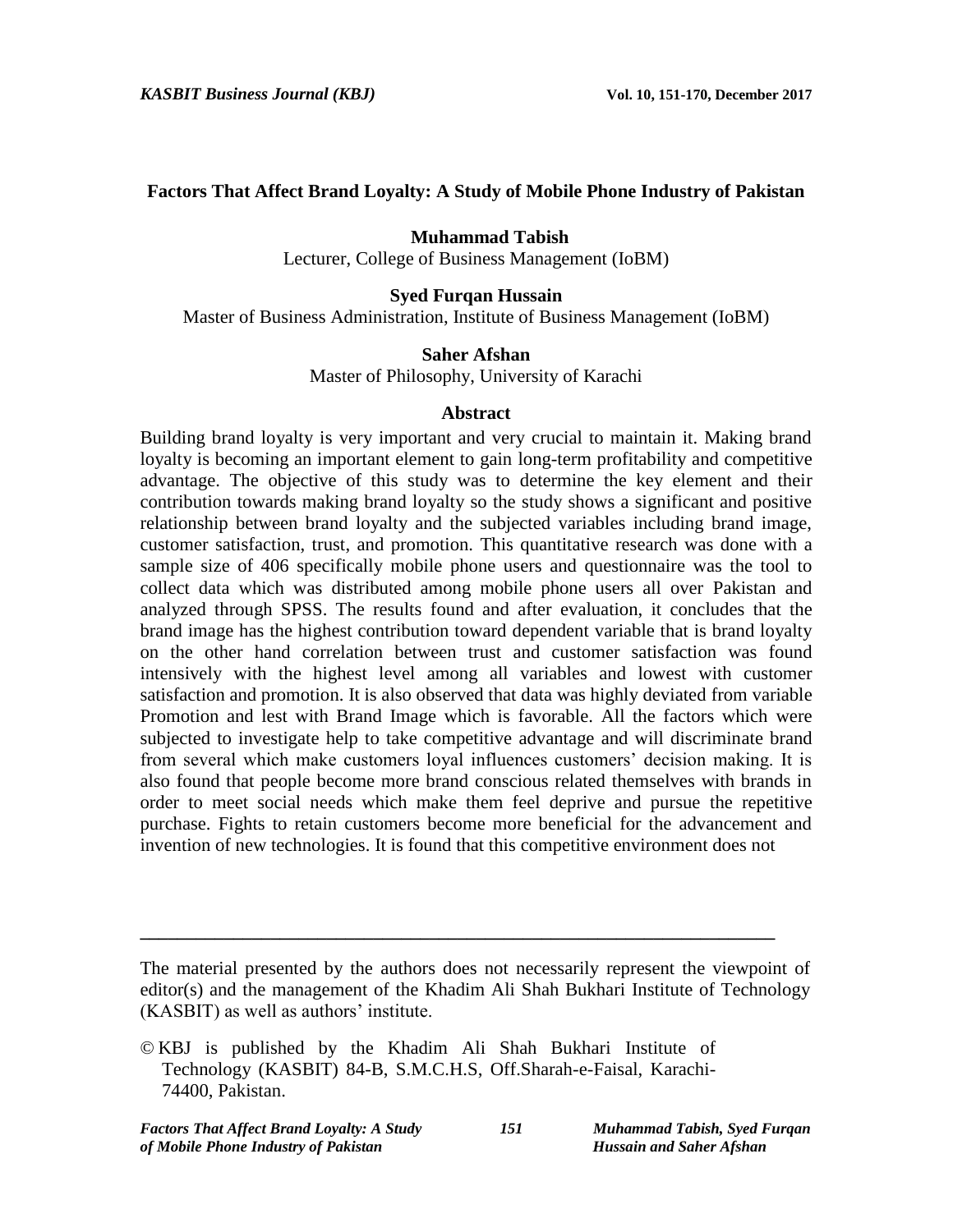allow marketers to take unethical commercial benefits in presence of competitors but on the other hand, it helps managers to make excellent marketing strategies and advice manufacture to take correct business decisions. Loyalty is all about the state of mind so it assists marketers to understand consumer buying behavior.

*Keywords:* brand loyalty, customer satisfaction, brand image, promotion, brand trust

## **Introduction**

To gain the long-term profitability it is necessary to create and maintain loyal customers but it is difficult to do in the competitive environment. Brand loyalty is the repeat purchase of any customer that reflects his or her conscious decision to continuously purchase and show a positive attitude toward brand to buy that product in future. It is not all about the repetitive purchase but a psychological commitment to the customer towards the brand. The different promotional technique like promotion, brand image, positioning in the mind of customers (Rehman, Zia-ur-Rehman, & Akhtar, 2012). Marketers feel to maintain the long-term relationship with customers, to enjoy repetitive sales and forced to focus on enhancing the brand loyalty among customers in this business world. According to Singh (2016) brand loyalty is nothing but the provision satisfaction to consumers. This satisfaction derives from belief trust and on a particular brand where availability of other brands and services is available (Singh, 2016).

The competitive environment forces organization not only to sell their product or services but also make them work to maintain a good relationship with customers to lead the customer loyalty (Doostar, Asil, & Behrang, 2013a). According to Wel, Alam, & Nor brand loyalty is a function of behavioral and attitude. Without considering these aspects, repurchase action is not sufficient evidence of brand loyalty. An important factor that marketers raise that brand loyalty helps to reduce the cost of doing business, thus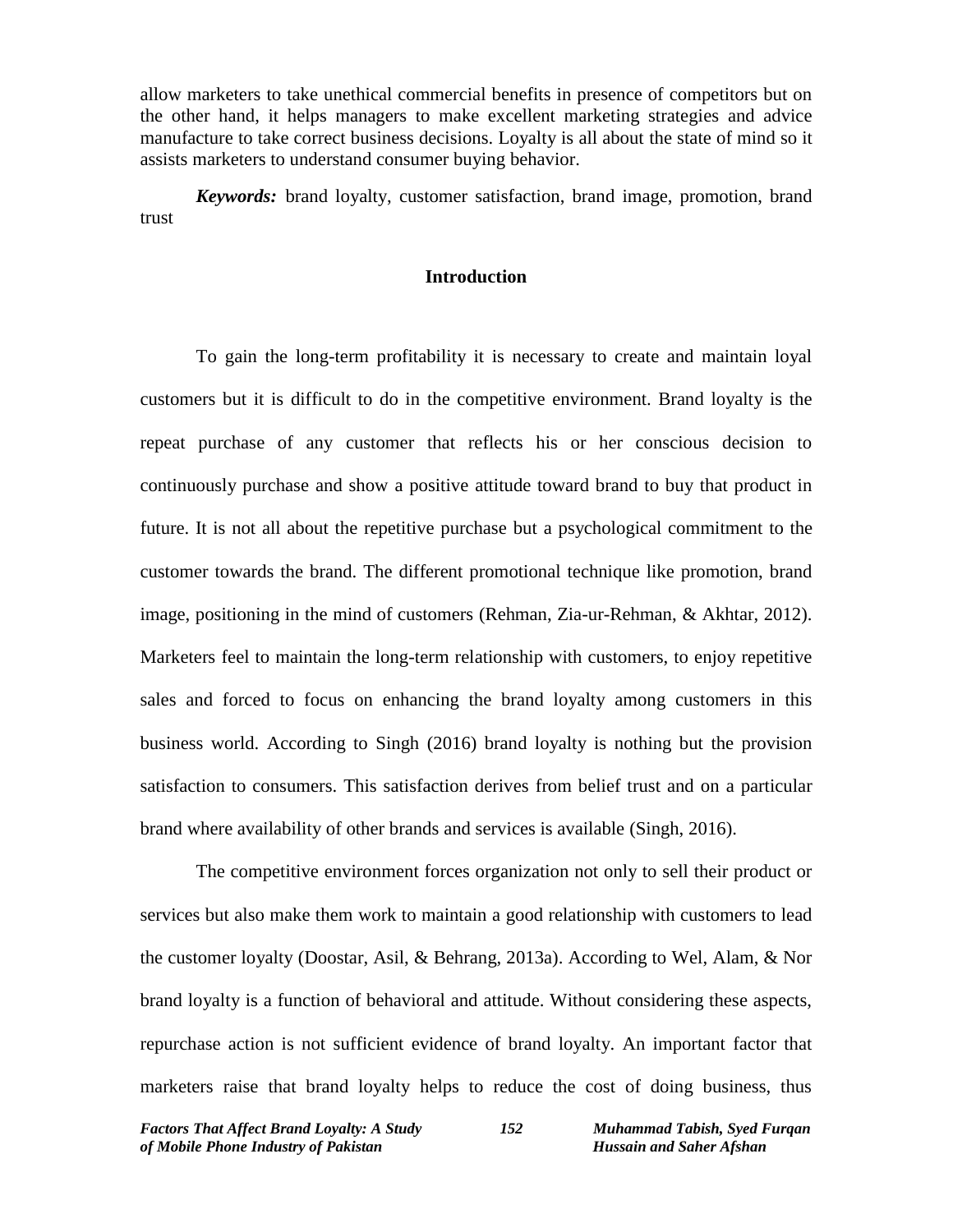improving brand as well as company's profitability. This phenomenon results in free advertisement through word of mouth.

Brand loyal customers become the people who promote your product. Loyal customers will be the first ones who tell their experiences to friends and family (Li & Chaipoopirutana, 2016). Ehsani & Ehsani, (2015) considered customer commitment as an organizational valuable asset. Customer satisfaction is an important part of marketing. Customer awareness resulted in large-scale competition and stimulate to build long-term relationship result in the long-term success of the business (Kinuthia, Keren, Burugu, Muthomi, & Mwihaki, 2012). Loyalty is won through the delivery of superior customer experience (Accenture & Advani, 2005).

According to Ramiz, Qasim, Rizwan, Aslam, & Khurshid brand loyalty is state of mind when the consumer is willing to pay more for a definite brand. In marketing, brand loyalty consists of consumer's commitment to repurchase the brand through repetitive buying of a product, it also endorses the trust towards the brand and it also indicates the quality and performance of the product (Wong & Sidek, 2008a). Branding a product is an important factor to make loyal customers and it also influences buying intentions. Managers believe that desire to get the branded product is important to belong a specific group of people (Shehzad & Zehra, 2013).

This research study has done to investigate brand loyalty and its related factors namely, brand trust, promotion, brand image and customer satisfaction. Due to rapid change in technology mobile phone has become a daily necessity of life so this study helps manufacturers to understand the consumers' buying behavior. Our aim to conduct research is to identify the dimensions of brand loyalty in the mobile phone industry and in its developing markets. Customer expectation and wants are changing in the mobile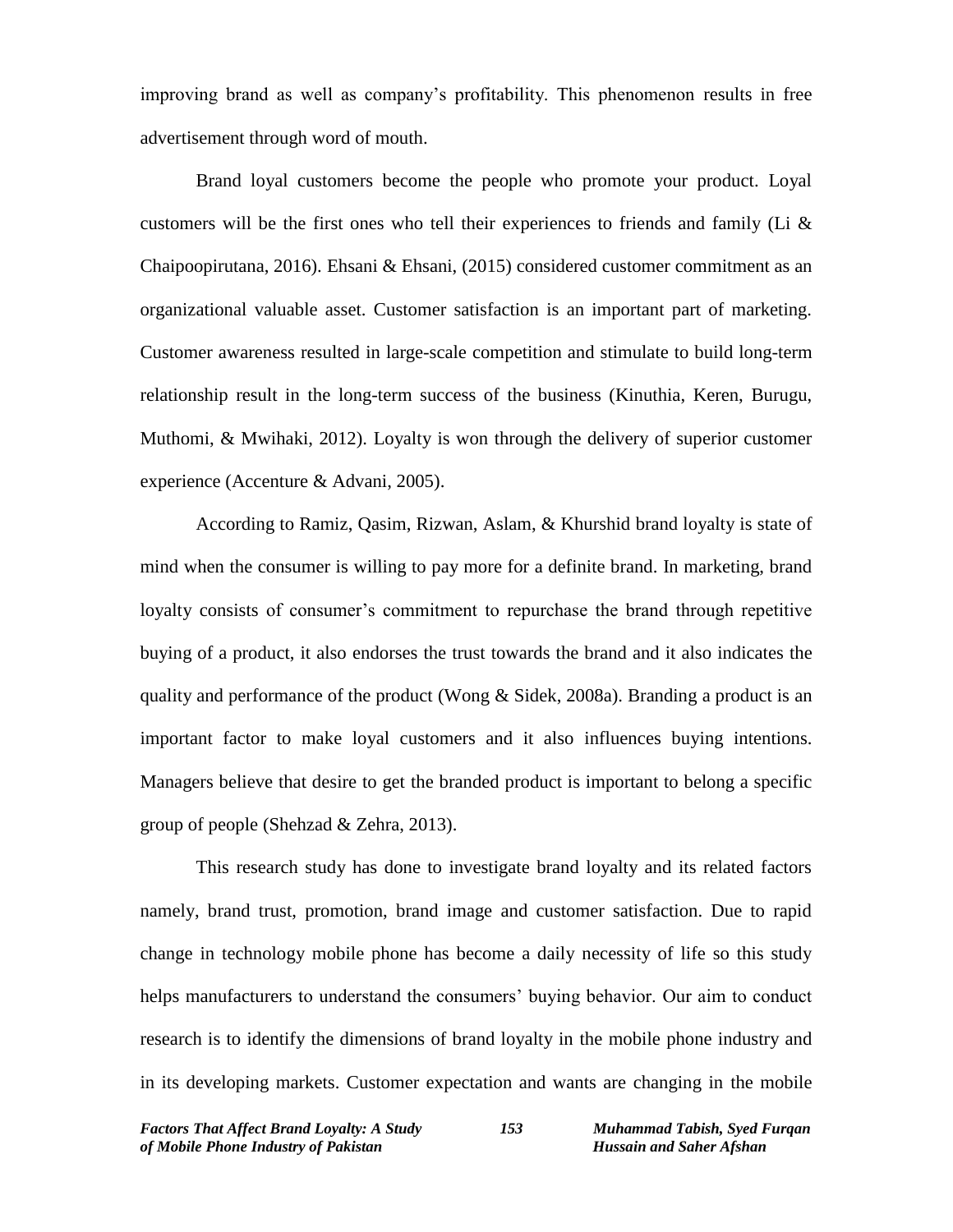phone industry and it will continue to innovate and invent advanced technology. Mobile phone users are mostly young so it is important to attract new generation through new technologies and design and to make a profit by making them loyal.

## **Problem Statement**

In globalization, thousands of brands are trying to gain new customers and tend to retain them. In this competitive environment where customers have wide range and varieties of choices and availability of huge amount of information related to product which make them excessive aware of the goods and services and their functionalities and its uses so it is difficult for the managers to stop them switching to other brands and to make them loyal it also difficult to take decision that what factors should be focused to get their attention and to make them loyal.

## **Research Objective**

The general objective of this study is to determine and evaluate the key factors which influence customers' loyalty toward the brand and to find the contribution of different factors that to what extent they impact the brand loyalty and affects customers' decision making while choosing the brand. Through this study, we also verify the developed hypotheses that reflect the current situation. This study will be helpful for brands to innovate and transform their products according to customers' need.

## **Scope of Research**

We observed that people are more brand conscious with the passage of time and they associate their personality, lifestyle, and fashion with brands, some of them are satisfied and some of them are not, but the thing is that we can easily find the people who are not satisfied but still use that particular brand. So this study helps to find the key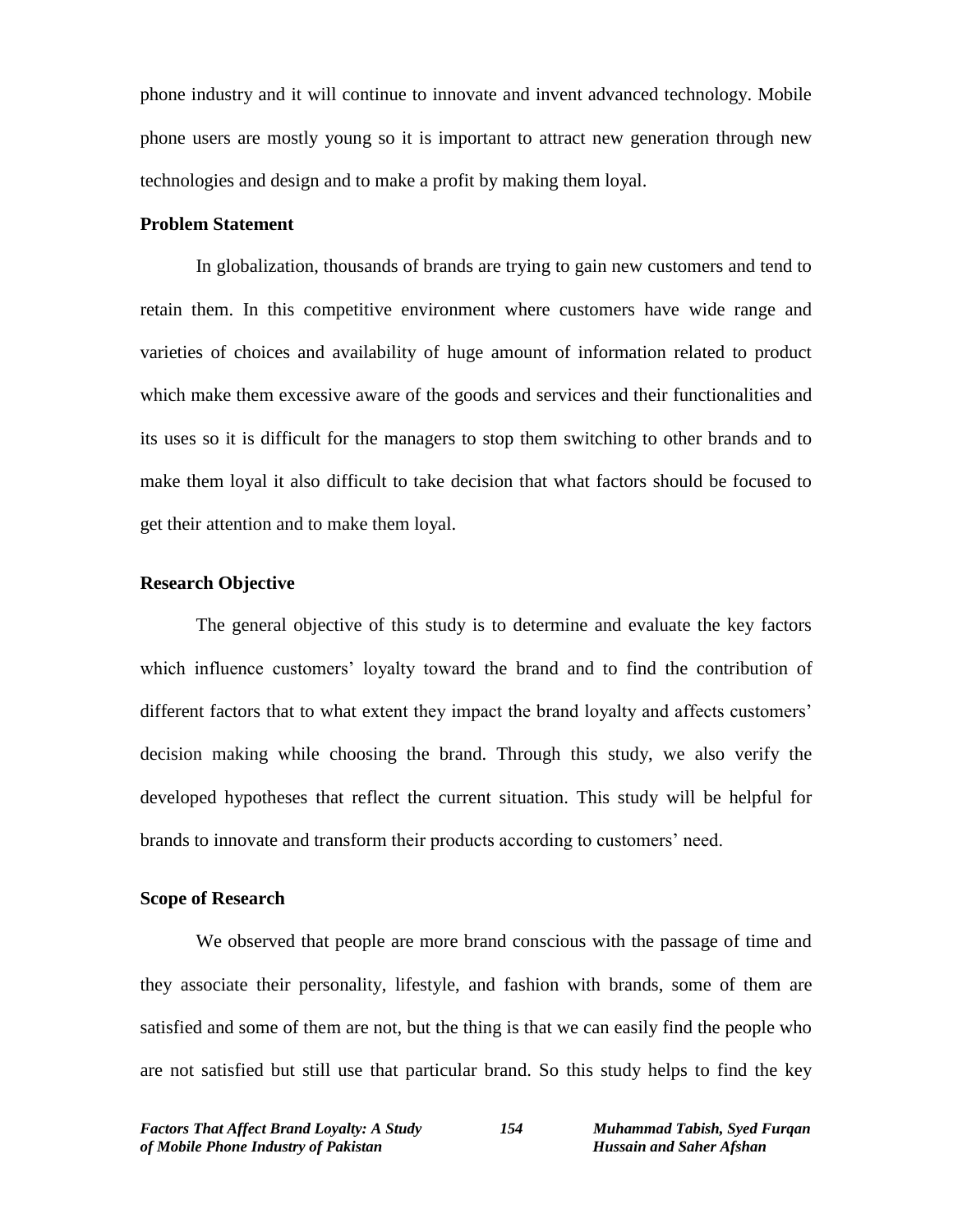element which actually holds them and create loyalty toward the brand. This study will contribute to the research world and will show the existence of different elements which really effected in different scenarios and supposed to be applicable in other industries.

## **Literature review**

## **Brand Loyalty and Brand Image**

Brand image is the set of concepts, feeling, and attitudes that a consumer has regarding a brand. Brand image is a representation of a product in consumer's minds he also added that product can be divided into three images; functional, social and perceived and many determinants of brand image is exist including appearance, attributes, and functions of products as well as the roles that products play in consumers' lives. This image incorporates not only the functional properties but also emotional and symbolic considerations (Tsai-Yuan & Chang, 2013)**.** 

Brand image is one of the most complex factors it strongly and significantly influences consumer preference to present his or her image. People define themselves by the possessions of the products they have. Studies also showed that attractiveness of brand personality indirectly affects brand loyalty and people use products to enhance selfimage (Kinuthia et al., 2012)**.** Brand image is one of the most complex factors and it affects loyalty in two ways; first is consumer prefer to present his own image and the second is people tend to classify themselves into different social categories that are evaluation of objectives and values in various groups in comparison with consumers' own values and objective and they prefer that who meet similar objectives and values (Kuusik, 2007a).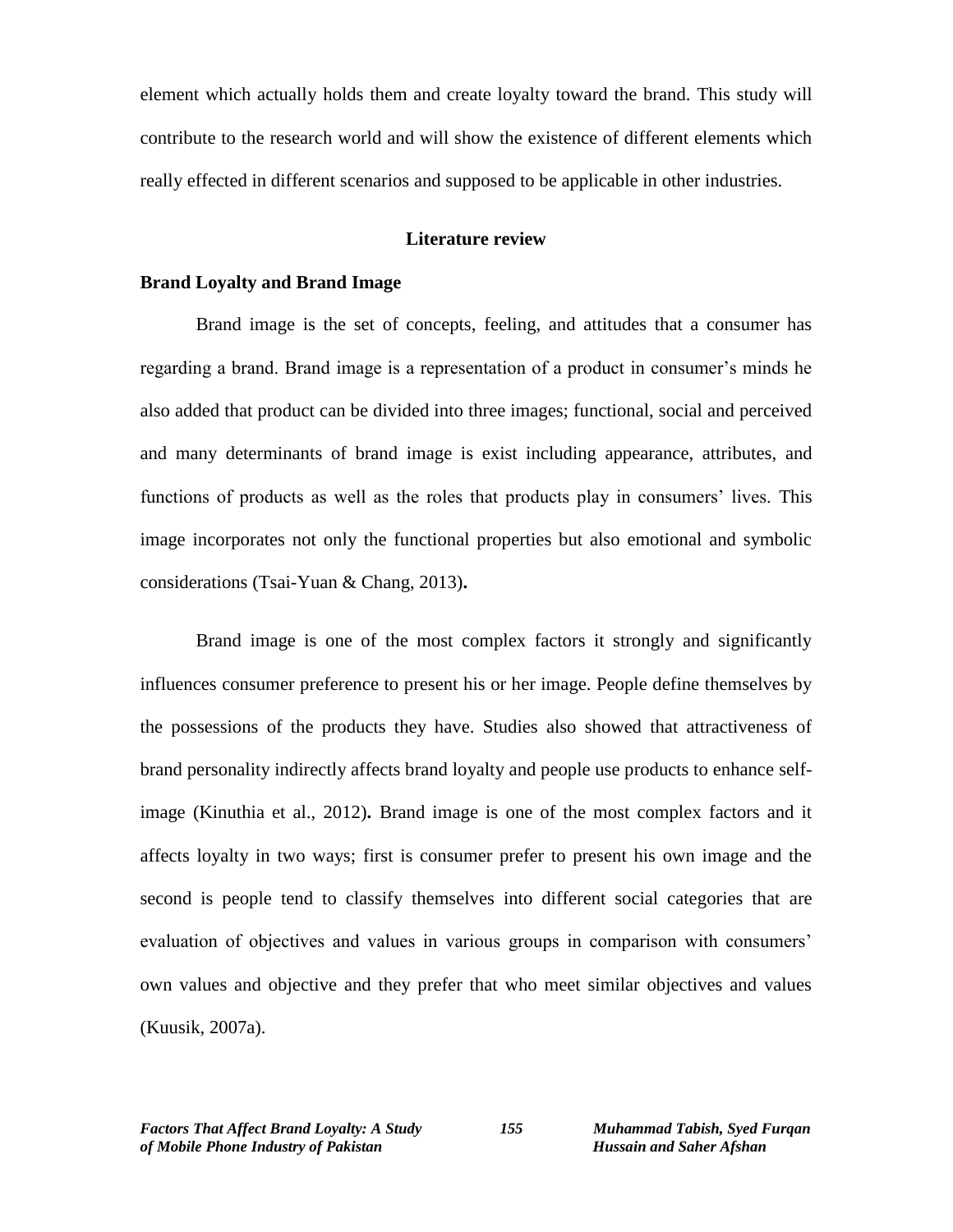Prestigious brand image attracts consumers to purchase the brand and trigger them to repetitive purchasing and reduce in price does not affect their switching behavior and it is very important for the brand having minor physical differences take competitive advantage (Wong & Sidek, 2008a). The brand has been considered important in creating individual identity related to consumers' psychological needs and associated with status and prestige. One way to approach brand marketing is creating symbolism and could be used to protect brand loyalty. In emerging markets, consumers are willing to adopt change and lifestyle oriented and use a brand to express themselves and they are more likely to be loyal (Accenture & Advani, 2005).

Brand image is one of the important steps to reach brand loyalty, based on branding theory it stated that brand image must be congruent and parallel with the consumers' image and it's a process and attempt to meet psychological and social needs. Furthermore, brand image drives some important element for the recognition that is wealth, class, success, and style (Shehzad & Zehra, 2013).

#### **Brand Loyalty and Customer Satisfaction**

Customer satisfaction has a strong relationship with brand loyalty furthermore researcher claim that customer satisfaction could not be clearly understood without loyalty. After evaluation of different factors including brand loyalty many researchers found a positive relationship between customer satisfaction and brand loyalty (Li  $\&$ Chaipoopirutana, 2014).

*Factors That Affect Brand Loyalty: A Study 156 Muhammad Tabish, Syed Furqan of Mobile Phone Industry of Pakistan* Hussain and Saher Afshan Impact of satisfaction on loyalty has been the most popular subject of studies many studies show the direct relationship between customer satisfaction and brand loyalty and conclude that satisfaction brings the loyalty toward brand and dissatisfaction become a reason to switch the brand mostly. In 1984 ACSI (American Customer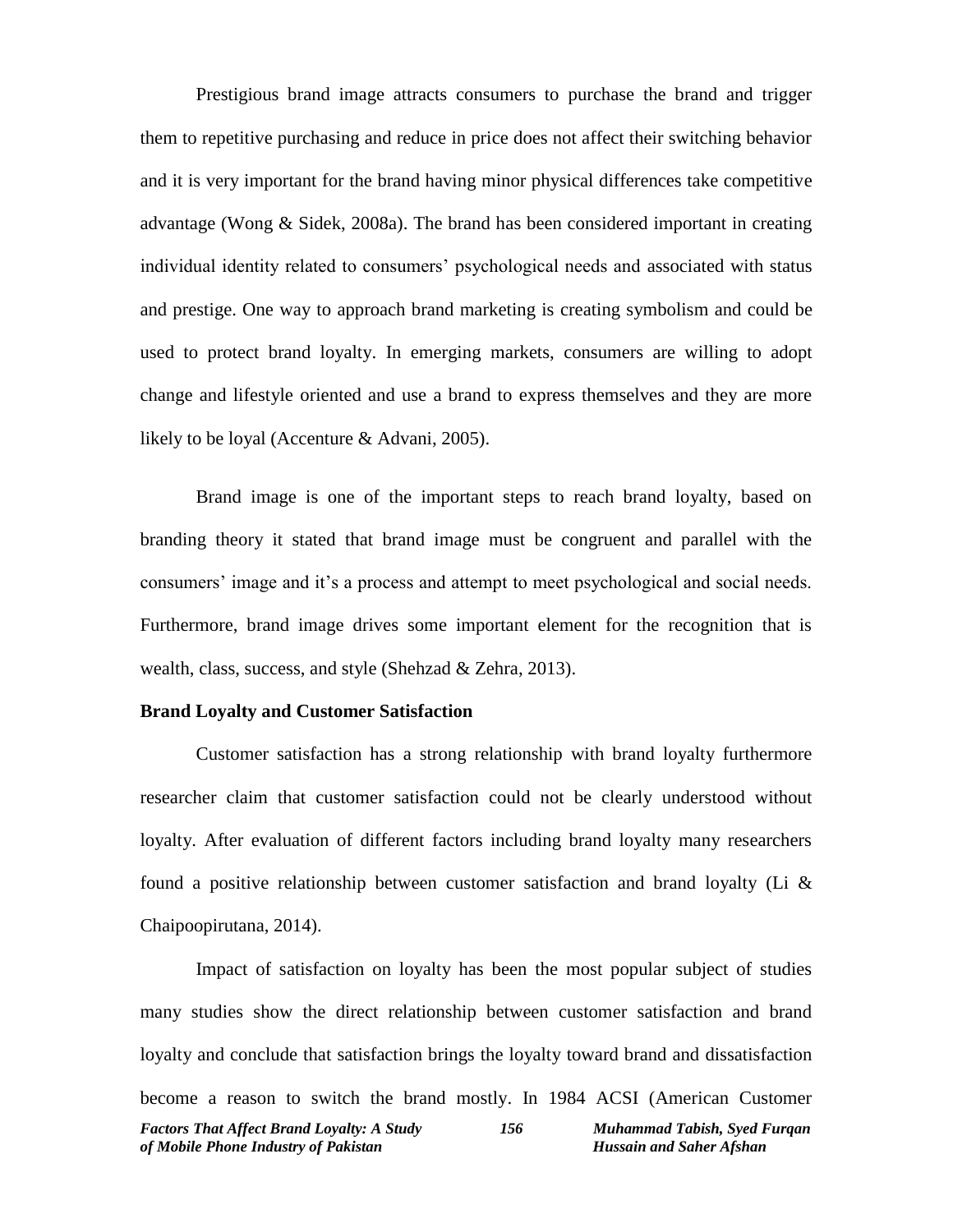Satisfaction Index) was created and the primary objective was to explain the development of brand loyalty. ACSI model has three basic elements which lead the customer satisfaction i-e customer expectations, perceived value and perceived quality (Kuusik, 2007b).

In most of the literature, satisfaction was integrated as a dominant factor which leads to brand loyalty. They also explore that purchase decision of loyal customers become a habit in nature. Many scholars believe that customer satisfaction is one of the essential elements which affects brand loyalty. It is found that customer satisfaction improves reputation in services markets and reputation intervene the relationship of customer satisfaction and brand loyalty. According to researcher retaining, existing customers is easier than gaining new customers (Farhanullah & Adeeba, 2013).

## **Brand Loyalty and Brand Trust**

Trust is one of the most important factors which leads to brand loyalty. This element is built by the highly valued exchange relationship and continuous communication (Rehman, Zia-ur-Rehman, & Akhtar, 2012b). The research was carried out in Pakistan and the purpose was to find the key factors to building brand loyalty and the trust was included according to the researcher brand trust is the most important factor among all the variables considered for the research (Singh, 2016). Loyal customers are more willing to pay more for the brand because they perceived the quality, function, and uniqueness which other brands cannot provide. It is found that trust is the key variable to maintain a relationship in long-term and to meet the desired value (Wel et al., 2011).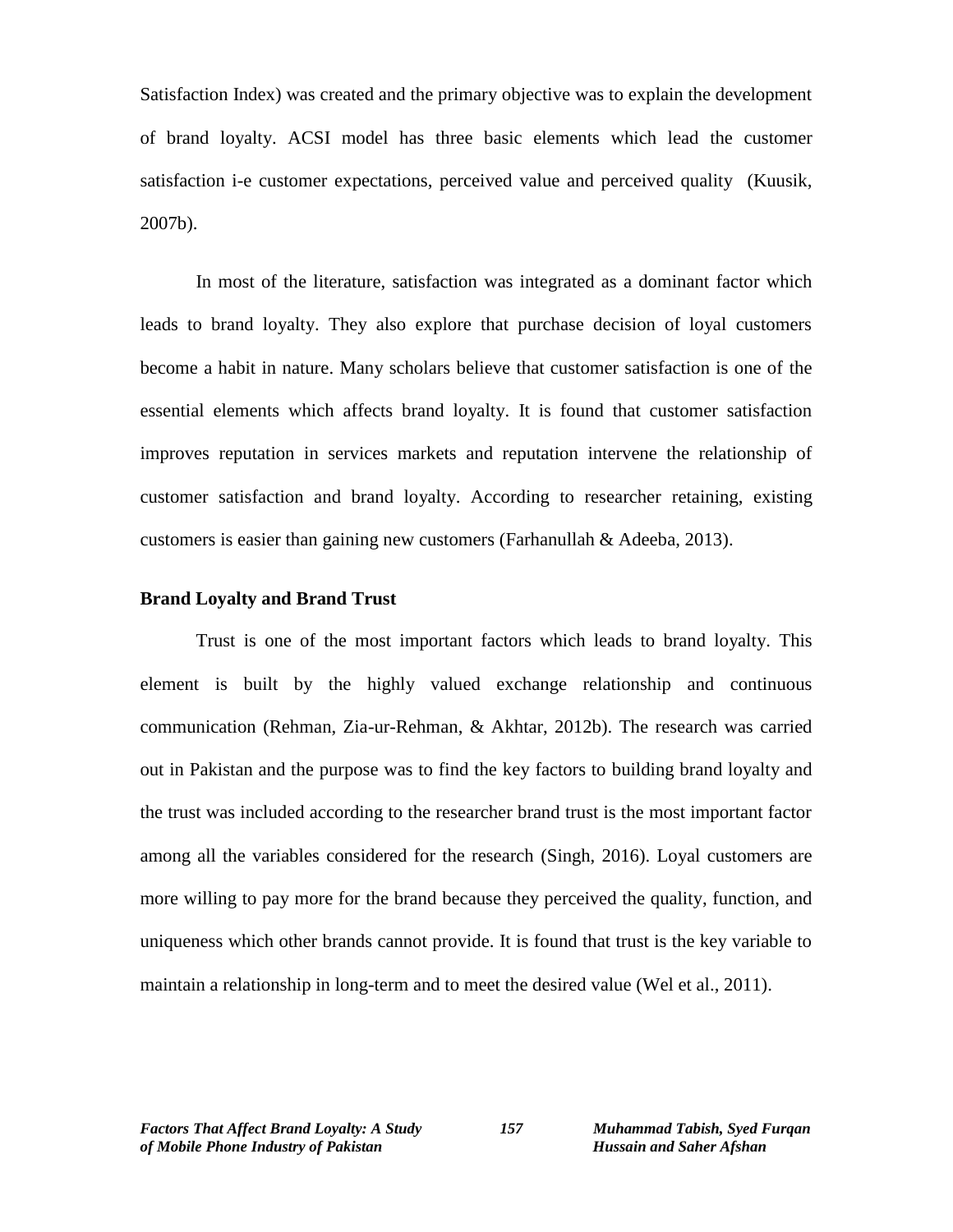Brand trust is the key role of customers' commitment especially in high involvement products or services. He also stated that that brand trust and brand effect two main factors that influence customer's attitude and behavior towards brand loyalty (Li & Chaipoopirutana, 2016). Trustworthiness of the partner has a certain influence and help to establish loyalty, no customer willing to be a partner with who are not trustworthy. It is found that trust is a major determinant of relationship commitment and brand trust leads to brand loyalty. He also showed that brand trust is directly related to both purchase and attitudinal loyalty (Kuusik, 2007c). The motivation of the consumer actually relies on the qualifications set by the consumer to approach the real purpose and it's stated as brand trust. This concept has two general approaches, the first one which is based on partners' expertise and emotions (Ramiz, Qasim, Rizwan, Aslam, & Khurshid, 2014c).

The second one is the behavioral impact derived by confidence on partner and weakness and doubt about the trustee. Believing in partner and honesty of one side build the trust, faith of the consumer that brand will accomplish the expected purpose could be considered as brand trust. Factors like competency, compassion and honestly have characteristics to create brand trust and this trust considered as the most important and essential element to create a relationship between brand and customers. In many kinds of literature, trust is determined as a predictor of loyalty and when it established customers become satisfied. The exchange relationship between consumer and brand created by trust and leads to brand loyalty (Ramiz, Qasim, Rizwan, Aslam, & Khurshid, 2014c). Trust is an important factor to develop marketing relationships and it retains when one party has confidence in an exchange and stated that trust and satisfaction are conceptually connected (Farhanullah & Adeeba, 2013).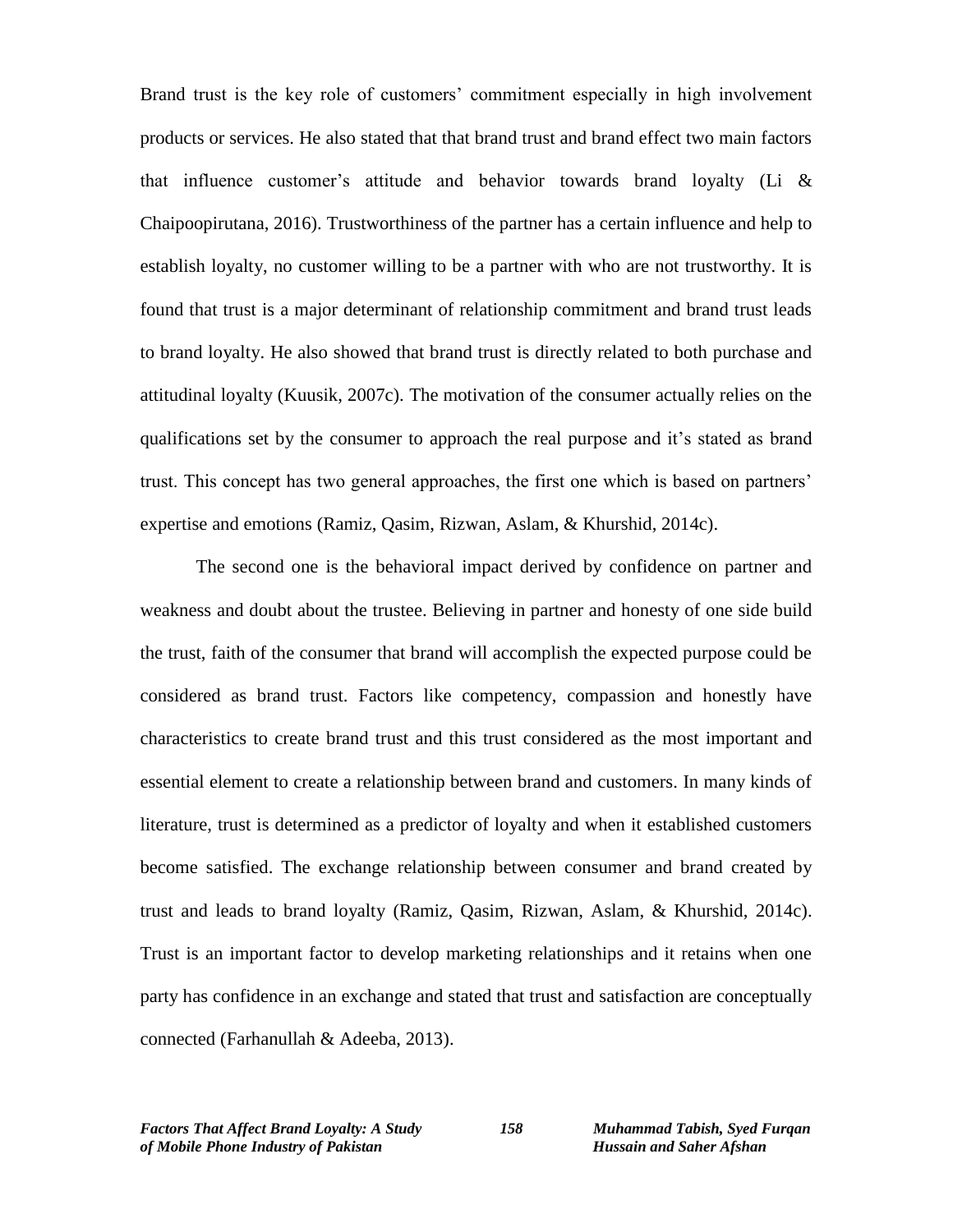#### **Brand Loyalty and Promotion**

We know advertisement is a tool of promotion and carries cost but if it lasted for long times, it does not cost. Brand awareness help customer to identify one brand among several. The knowledge of customer related to the brand lead to advantage and give a positive impact on customer decision making (Doostar, Asil, & Behrang, 2013b).

Promotion is one of the marketing mix components and it is a source of communication which creates awareness about the product and brand to consumers. Marketers communicate through different methodologies like sales promotion, advertisement, personal selling. Promotion tools mostly used by organization to make public relation activities (Ronaldo & Atik, 2015).

Promotion can help to establish perception or ideas in consumer's mind as well as to differentiate the product from others. It also stated that promotion is a key role in determining the profitability and market success. According to the researcher, promotion is an important element to make marketing strategies and use to communicate with customers with respect to product offerings and also encourage the purchase of product and services (Wong & Sidek, 2008b). Promotion especially in form of a well-targeted advertisement not only make less price sensitive but also make loyal to the brand, furthermore, it changes the knowledge, behavior, and attitude of customers towards the brand. (Mise, Nair, Odera, & Ogutu, 2013).

## **Hypotheses**

On the basis of above discussion, we can create the following hypothesis:

H1: There is a positive influence of brand loyalty on brand image.

| H2: There is a positive influence of brand loyalty on customer satisfaction. |     |                                 |  |  |  |  |  |
|------------------------------------------------------------------------------|-----|---------------------------------|--|--|--|--|--|
| <b>Factors That Affect Brand Loyalty: A Study</b>                            | 159 | Muhammad Tabish, Syed Furgan    |  |  |  |  |  |
| of Mobile Phone Industry of Pakistan                                         |     | <b>Hussain and Saher Afshan</b> |  |  |  |  |  |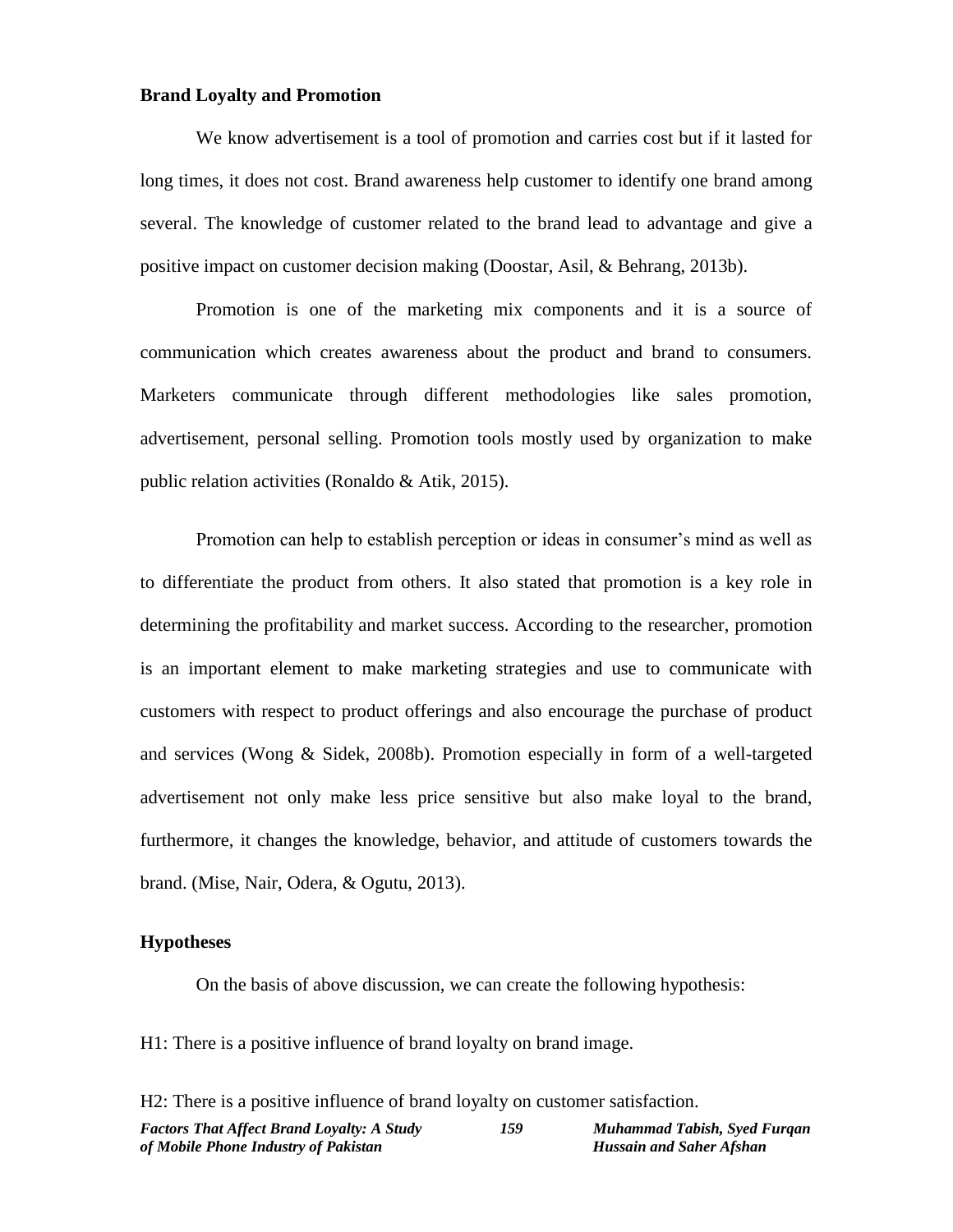H3: There is a positive influence of brand loyalty on brand image.

H4: There is a positive influence of brand loyalty on brand image.

#### **Conceptual Framework**



## **Methodology**

*Factors That Affect Brand Loyalty: A Study 160 Muhammad Tabish, Syed Furqan of Mobile Phone Industry of Pakistan Hussain and Saher Afshan* This is the quantitative research and the tool is used to collect and gather the data is a questionnaire. The questionnaire was distributed among people especially in young generation who use mobile phones on a very large scale and are very keen to adopt advanced technology. The software we used is SPSS to analyze the data and to conduct this research we targeted the audience not specifically but of different ages, gender, and class. The total population of Pakistan is considered more than 190 Million and our sample size is 406. The source that used to distribute the questionnaire is social media like Facebook and other mobile phone communication applications like WhatsApp. Questions of different constructs were adopted from different kinds of literature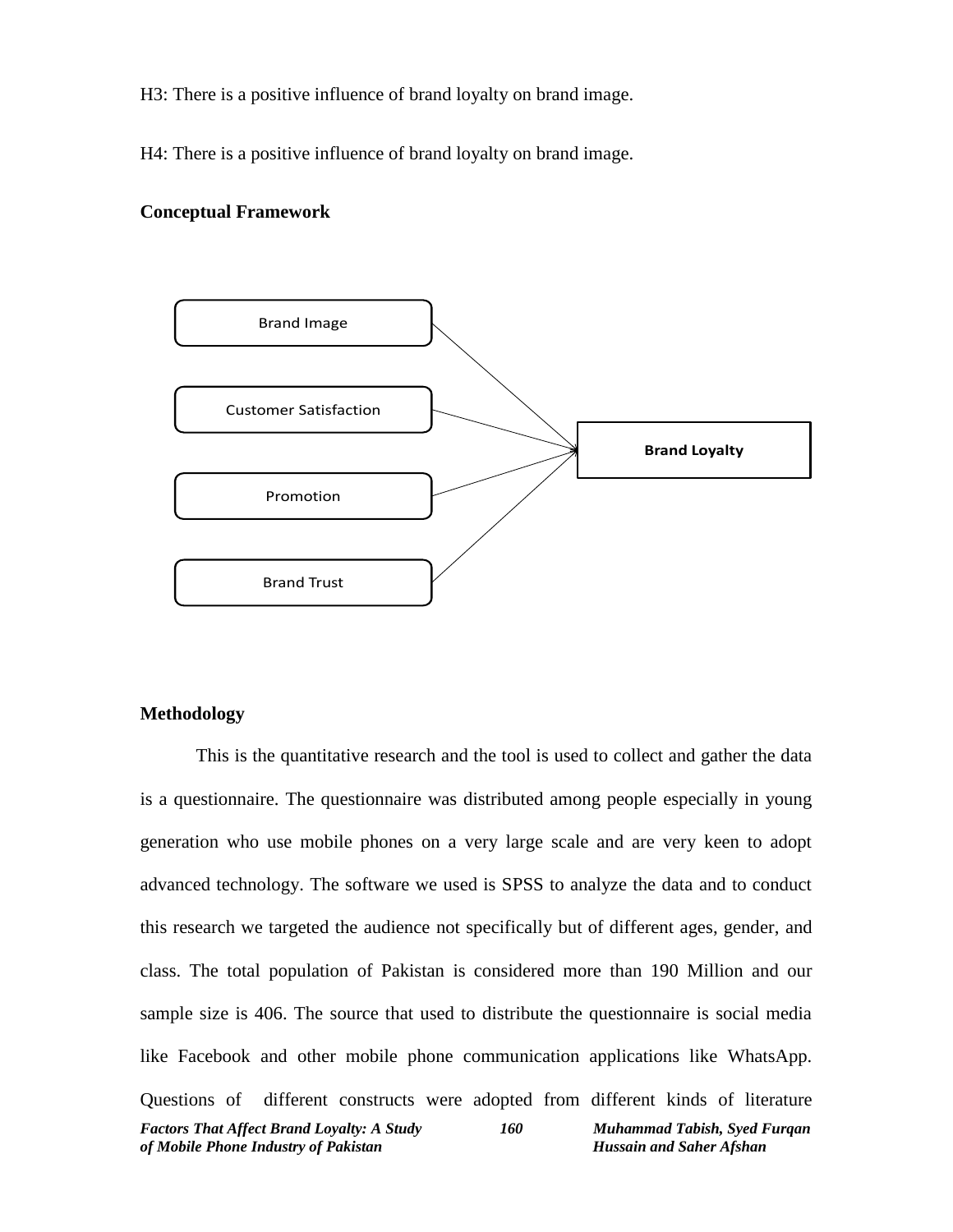including (Wong & Sidek, 2008a), (Farhanullah & Adeeba, 2013), (Shehzad & Zehra,

2013), (Ramiz et al., 2014c) and (Mise et al., 2013).

# **Results**

Descriptive statistics show the normality of data, following summarized results show the distribution of the data.

| <b>Constructs</b>            | <b>Mean</b>                   | <b>Skewness</b><br>Std. Dev. |          | Kurtosis |
|------------------------------|-------------------------------|------------------------------|----------|----------|
|                              | <b>Descriptive Statistics</b> |                              |          |          |
| <b>Brand Loyalty</b>         | 3.7627                        | 1.07545                      | $-.937$  | $-.112$  |
| <b>Brand Image</b>           | 3.6989                        | .86799                       | $-.655$  | .045     |
| <b>Customer Satisfaction</b> | 3.8276                        | .92604                       | $-1.305$ | 1.674    |
| <b>Brand Trust</b>           | 3.8732                        | .91637                       | $-1.354$ | 1.583    |
| <b>Promotion</b>             | 3.5591                        | 1.11840                      | $-.585$  | $-.664$  |

Mean of all the above variables is nearer and closer to the scale of 3.8 mostly which lies between Agree and neutral responses. From above results, it concludes that Trust is the worthiest element which affects the brand loyalty and promotion has least contribution to make loyal customers.

# **Reliability**

| <b>Constructs</b>            | <b>Cronbach's Alpha</b> | No of items    | Mean   | S.D     |
|------------------------------|-------------------------|----------------|--------|---------|
| <b>Brand Loyalty</b>         | 0.951                   | 6              | 3.7627 | 1.07545 |
| <b>Brand Image</b>           | 0.774                   | $\overline{4}$ | 3.6989 | .86799  |
| <b>Customer Satisfaction</b> | 0.891                   | $\overline{4}$ | 3.8276 | .92604  |
| <b>Brand Trust</b>           | 0.900                   | 4              | 3.8732 | .91637  |
| Promotion                    | 0.919                   | 4              | 3.5591 | 1.11840 |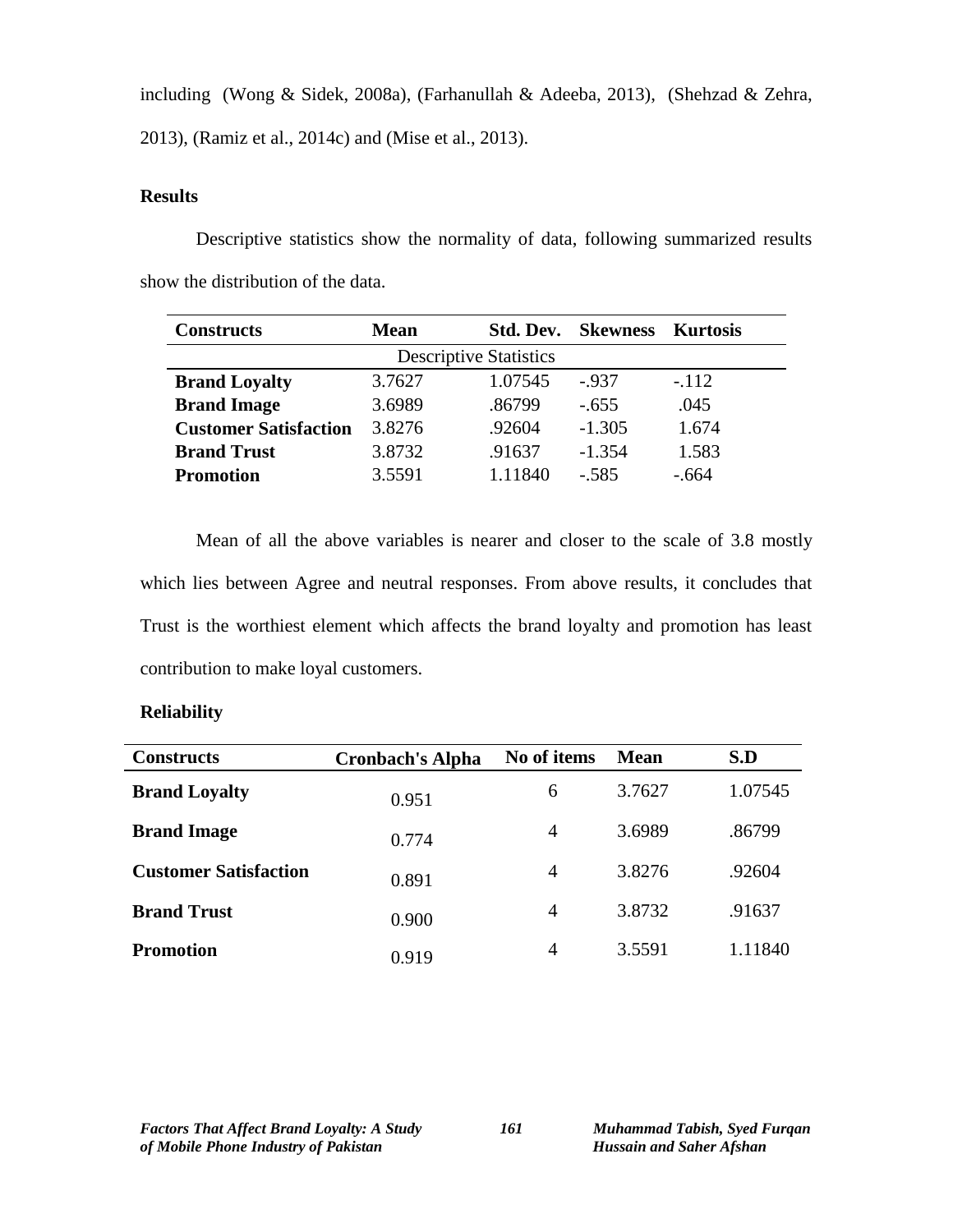Construct's reliability has been measured by Cronbach's alpha, above table shows the reliability of all construct is more than 77% and most of them are above 90% which is more than acceptable.

## **Correlations**

| <b>Constructs</b>                      | <b>Brand</b><br>Loyalty | <b>Brand</b><br>Image | <b>Customer</b><br><b>Satisfaction</b> | <b>Trust</b> | <b>Promotion</b> |
|----------------------------------------|-------------------------|-----------------------|----------------------------------------|--------------|------------------|
| <b>Brand Loyalty</b>                   |                         |                       |                                        |              |                  |
| <b>Brand Image</b>                     | 0.710                   |                       |                                        |              |                  |
| <b>Customer</b><br><b>Satisfaction</b> | 0.653                   | 0.764                 | 1                                      |              |                  |
| <b>Brand Trust</b>                     | 0.589                   | 0.650                 | 0.821                                  | 1            |                  |
| Promotion                              | 0.245                   | 0.226                 | 0.185                                  | 0.319        |                  |

Correlation tells the relationship between two variables, here in above table it can be seen that all variables are related to other variables with least range of 18.5% of promotion and customer satisfaction and highly co-related with percentage 82.1 found between trust and customer satisfaction which is logically acceptable.

|                              | <b>Unstandardized</b><br><b>Coefficients</b> |                   | <b>Standardized</b><br><b>Coefficients</b> |        |       |                                       |         |
|------------------------------|----------------------------------------------|-------------------|--------------------------------------------|--------|-------|---------------------------------------|---------|
|                              | B                                            | <b>Std. Error</b> | <b>Beta</b>                                |        | Sig.  | <b>Adjusted</b><br>R<br><b>Square</b> | F       |
| onstant                      | .507                                         | 0.165             |                                            | 3.076  | 0.002 | 0.503                                 | 411.641 |
| <b>Brand</b><br><b>Image</b> | 0.880                                        | 0.043             | 0.710                                      | 20.289 | 0.00  |                                       |         |

#### **Regression Analysis**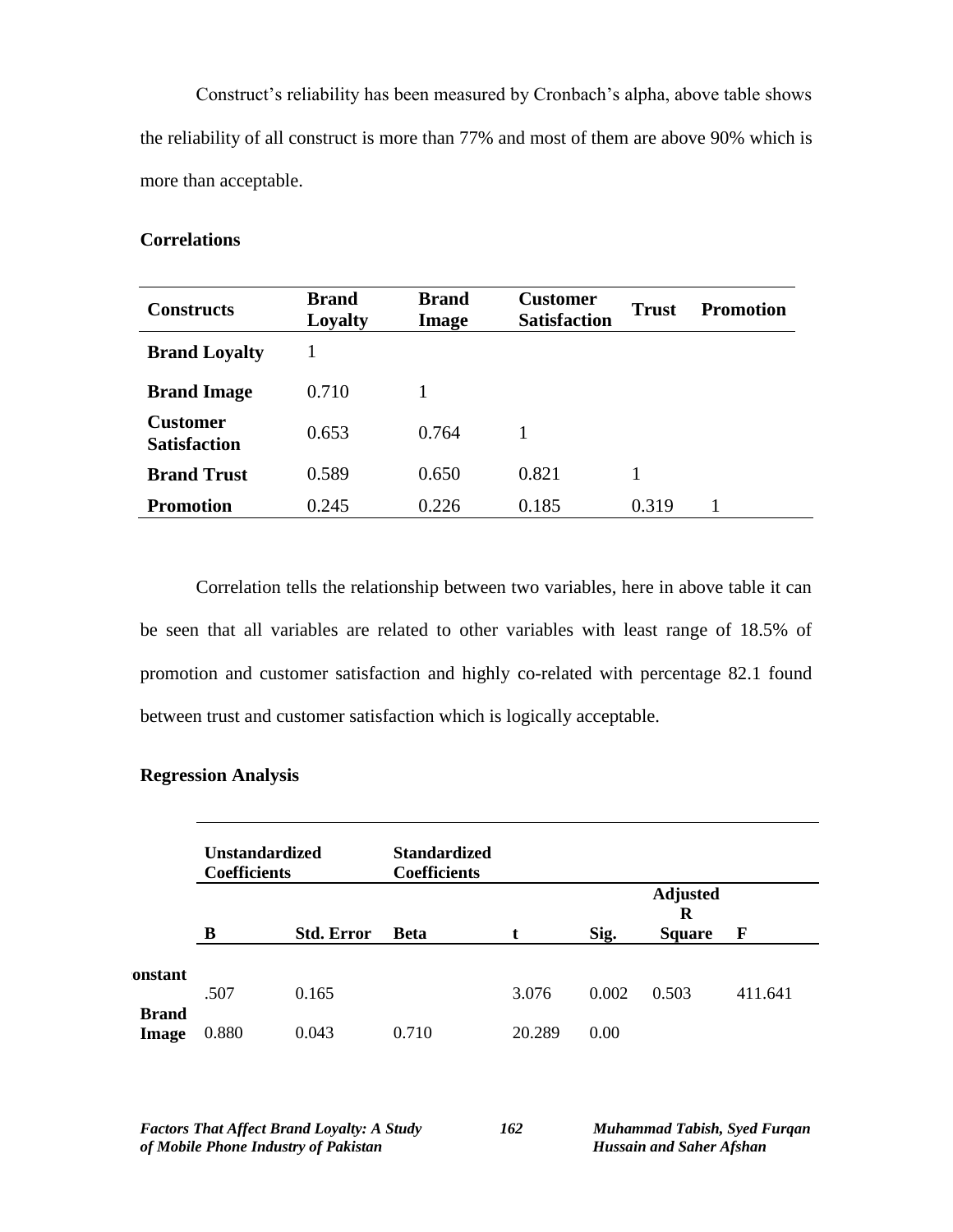|                                       | <b>Unstandardized</b><br><b>Coefficients</b> | <b>Standardized</b><br><b>Coefficients</b> |             |        |      |                                       |         |
|---------------------------------------|----------------------------------------------|--------------------------------------------|-------------|--------|------|---------------------------------------|---------|
|                                       | В                                            | Std.<br><b>Error</b>                       | <b>Beta</b> | t      | Sig. | <b>Adjusted</b><br>R<br><b>Square</b> | F       |
| (Cons<br>tant)<br><b>Custo</b><br>mer | 0.861                                        | 0.172                                      |             | 4.995  | 0.00 | 0.425                                 | 300.036 |
| <b>Satisf</b><br>action               | 0.758                                        | 0.044                                      | 0.653       | 17.322 | 0.00 |                                       |         |

|                                | <b>Unstandardized</b><br><b>Coefficients</b> | <b>Standardized</b><br><b>Coefficients</b> |             |        |      |                                       |         |
|--------------------------------|----------------------------------------------|--------------------------------------------|-------------|--------|------|---------------------------------------|---------|
|                                | в                                            | Std.<br><b>Error</b>                       | <b>Beta</b> |        | Sig. | <b>Adjusted</b><br>R<br><b>Square</b> | F       |
| (Cons<br>tant)<br><b>Brand</b> | 1.084                                        | 0.188                                      |             | 5.775  | 0.00 | 0.346                                 | 214.911 |
| <b>Trust</b>                   | .692                                         | 0.047                                      | 0.589       | 14.660 | 0.00 |                                       |         |

|               | <b>Unstandardized</b><br><b>Coefficients</b> | <b>Standardized</b><br><b>Coefficients</b> |             |             |      |                                       |        |
|---------------|----------------------------------------------|--------------------------------------------|-------------|-------------|------|---------------------------------------|--------|
|               | в                                            | Std.<br><b>Error</b>                       | <b>Beta</b> |             | Sig. | <b>Adjusted</b><br>R<br><b>Square</b> | F      |
| (Cons<br>Prom | 2.924                                        | 0.173                                      |             | 16.902      | 0.00 | .058                                  | 25.786 |
|               | 0.236                                        | 0.046                                      |             | 0.245 5.078 | 0.00 |                                       |        |

Regression analysis is a process which tells the relationship between one dependent variable with other independent variables. Above mentioned charts explain the relationship in contrast to Adjusted R Square and Beta value of each hypothesis. The value of Adjusted R Square is 50.3% for BI, 42.5% for customer satisfaction, where trust has less significant as compared to other two IDVs but on the other hand, promotion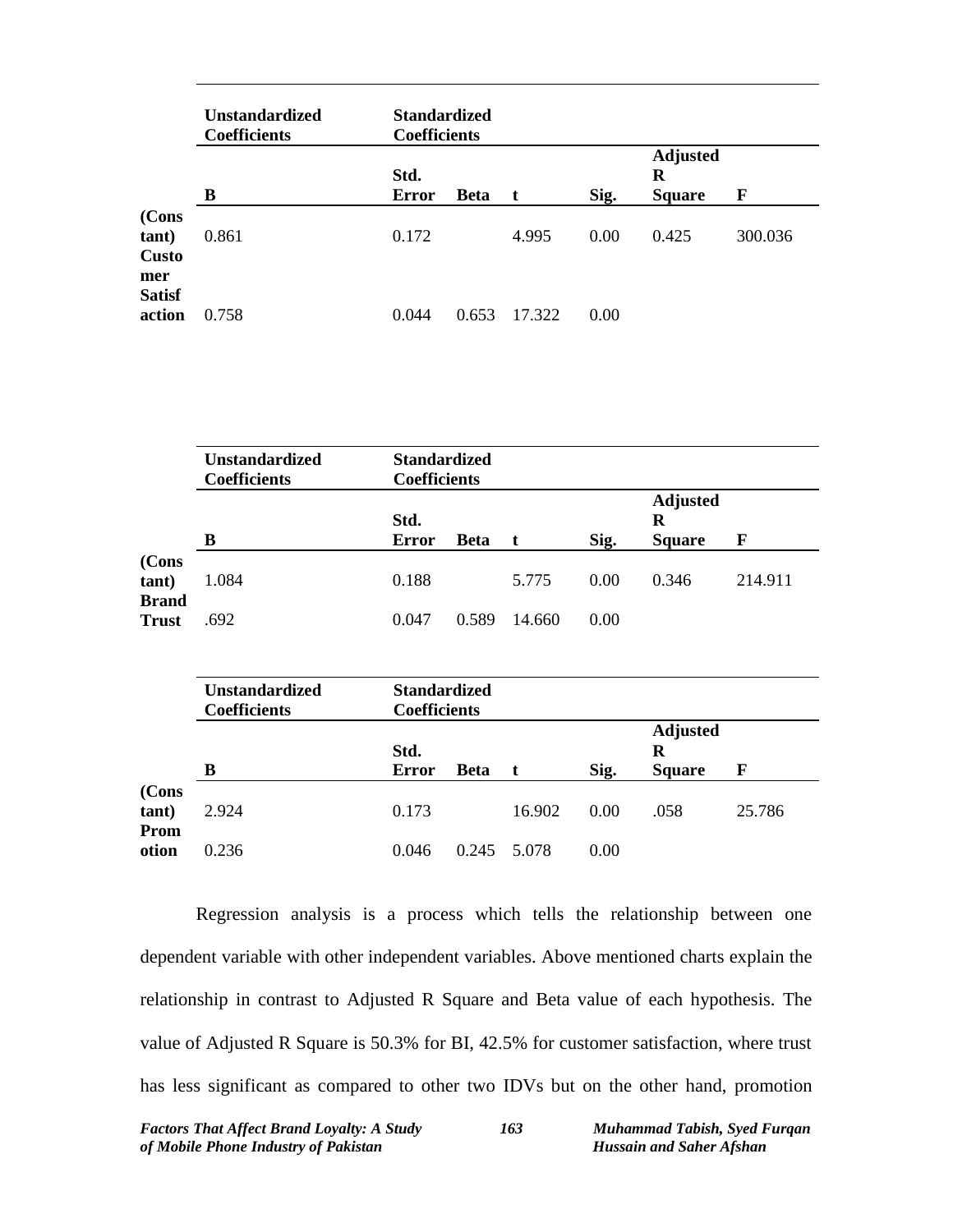shows the least co-relation with DV with 5.8%. Beta shows the contribution individually where BI (Brand Image) got the highest contribution toward brand loyalty by 71% and Promotion got the lease contribution to make loyal customers by 24.5% and the remaining two that are CS and Trust by 65.3% and 8.9% got average contribution respectively.

## **Conclusion**

After all the discussions which have done this paper and the previous literature show a significant relationship between dependent and independent variables and on that basis, all hypotheses are accepted. All the variables including BI (Brand Image), CS (Customer Satisfaction), Trust and Promotion have significant impact on Dependent variable (Brand Loyalty) by different percentage of contribution and the whole result emphasize the effect of brand image and trust on brand loyalty and promotion was places with least contribution to building long-term relationship meant brand loyalty.

## **Future discussion and Limitations**

Respondents of are limited 406 only and this study were conducted only on four variables. Due to lack of resources and time this research is limited particular geographical location i-e Pakistan. As this study was conducted in a limited geographical location with a limited number of respondents so future research may prepare another paper in other circumstances although this research considered only four variables so in future other variables may be suitable to conduct the research.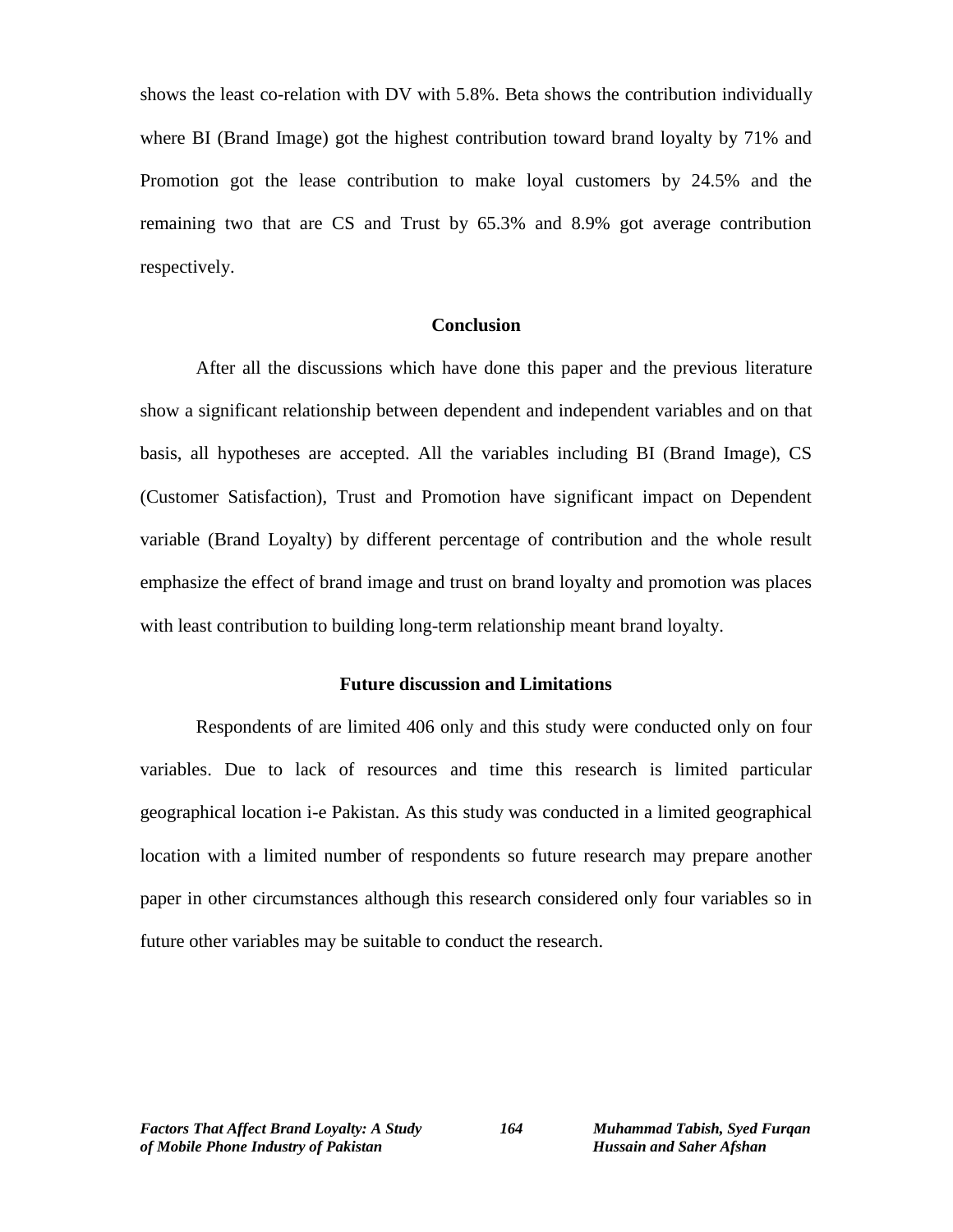#### **Practical Implications**

This study was developed to identifying the important factors which affect customer loyalty in the mobile phone industry. As we can see that there is a number of brands in market and marketers find intense competition, so this study will help marketers and manufacturers to make marketing strategies and will help to make commercial decisions. The data which was gathered under the umbrella of four essential variables will help marketers to make a decision that at what variable they have to focus like making a brand image, building trust, go for promotion or to get customer satisfied by focusing on product quality. In this study all variables suggested the positive relationship between independent variables and dependent variable except promotion, there is a reason behind those local markets and are not observing any promotion of international brands through electronic media.

## **References**

Accenture, J. A., & Advani, J. Y. (2005, July). Factors Affecting Brand Loyalty: A study

in an emerging markets on fast moving consumer goods. (I. I. Banglore, Ed.)

*Journal of customer behaviour* .

Alam, S. S., Wel, B. C., & Nor, S. M. (n.d.). Factors Affecting Brand Loyalty: An

Empirical Study in Malaysia. *Australian Journal of Basic and Applied Sciences* .

Farhanullah, S., & Adeeba, A. (2013). *Factors Affecting Brand Loyalty in Pakistan -*

*Brand Loyalty of Apple Iphone in Pakistan.* KASBIT, Karachi.

*Factors That Affect Brand Loyalty: A Study 165 Muhammad Tabish, Syed Furqan of Mobile Phone Industry of Pakistan Hussain and Saher Afshan*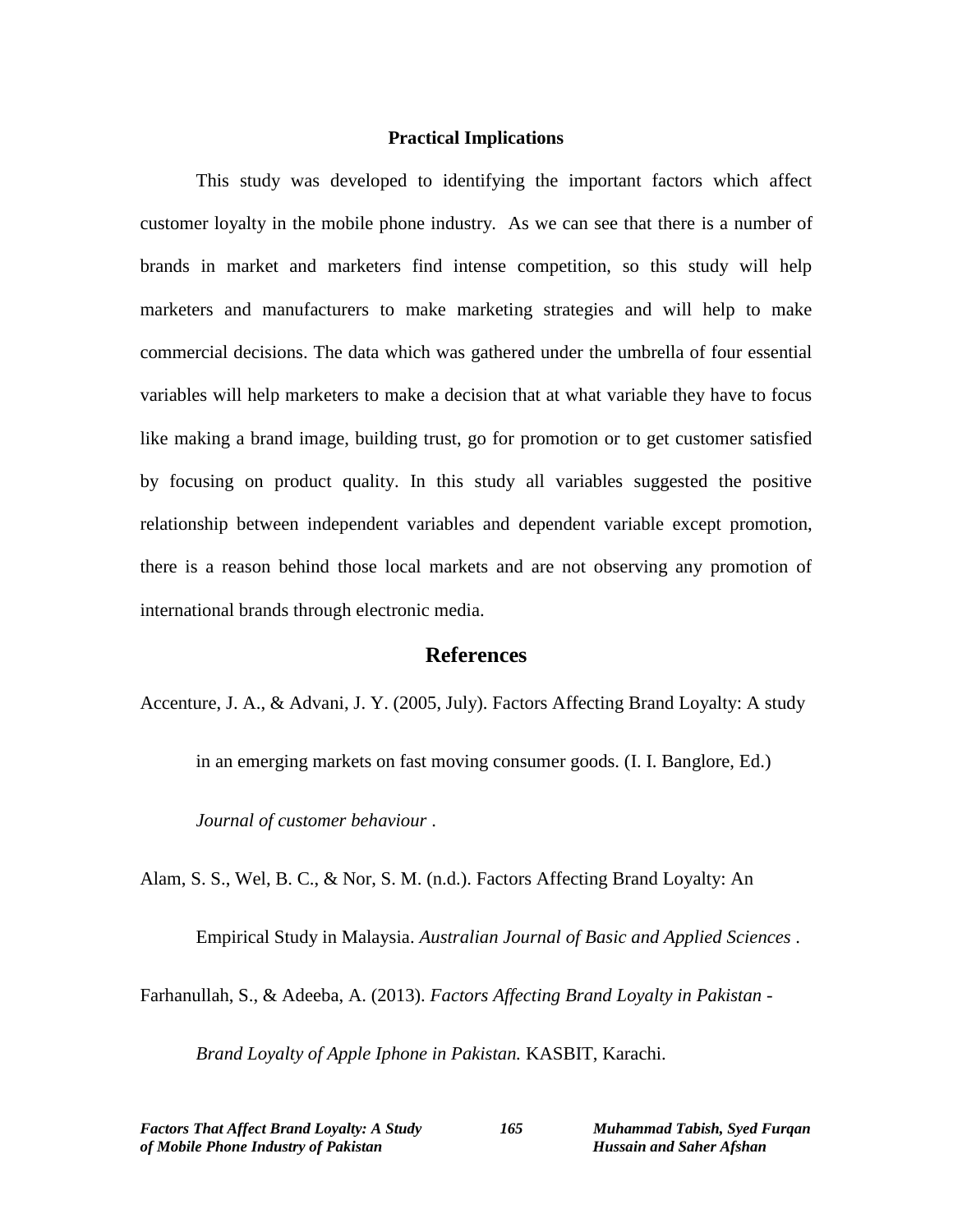- Ronaldo, W., & Atik, A. (2015). Factors Influencing Brand Loyalty Towards Sportswear in Bandung. *Journal of Business and Management , 4* (8).
- Shehzad, A., & Zehra, M. (2013, May 29). Factors Influencing the Cell Phone Brand Loyalty of Swedish Generation Y. 56.
- Tsai-Yuan, L., & Chang, M.-Y. (2013). A study of the factors that influence the brand loyalty of Taiwanese adolescents with respect to purchasing mobile. The case of Taichung City. *The case of Taichung City , 11* (2), 12.
- Doostar, M., Asil, S. M. N. P., & Behrang, N. (2013a). Factors and elements influencing brand loyalty: A case study in customers of Khazar gaz in Mazandaran.

*International Journal of Agriculture and Crop Sciences*, *6*(11), 712.

Doostar, M., Asil, S. M. N. P., & Behrang, N. (2013b). Factors and elements influencing brand loyalty: A case study in customers of Khazar gaz in Mazandaran. *International Journal of Agriculture and Crop Sciences*, *6*(11), 712.

Ehsani, Z., & Ehsani, M. H. (2015). Effect of quality and price on customer satisfaction and commitment in iran auto industry. *International Journal of Service Science, Management and Engineering*, *1*(5), 52.

Kinuthia, L. N., Keren, G., Burugu, M., Muthomi, H. N., & Mwihaki, M. (2012). Factors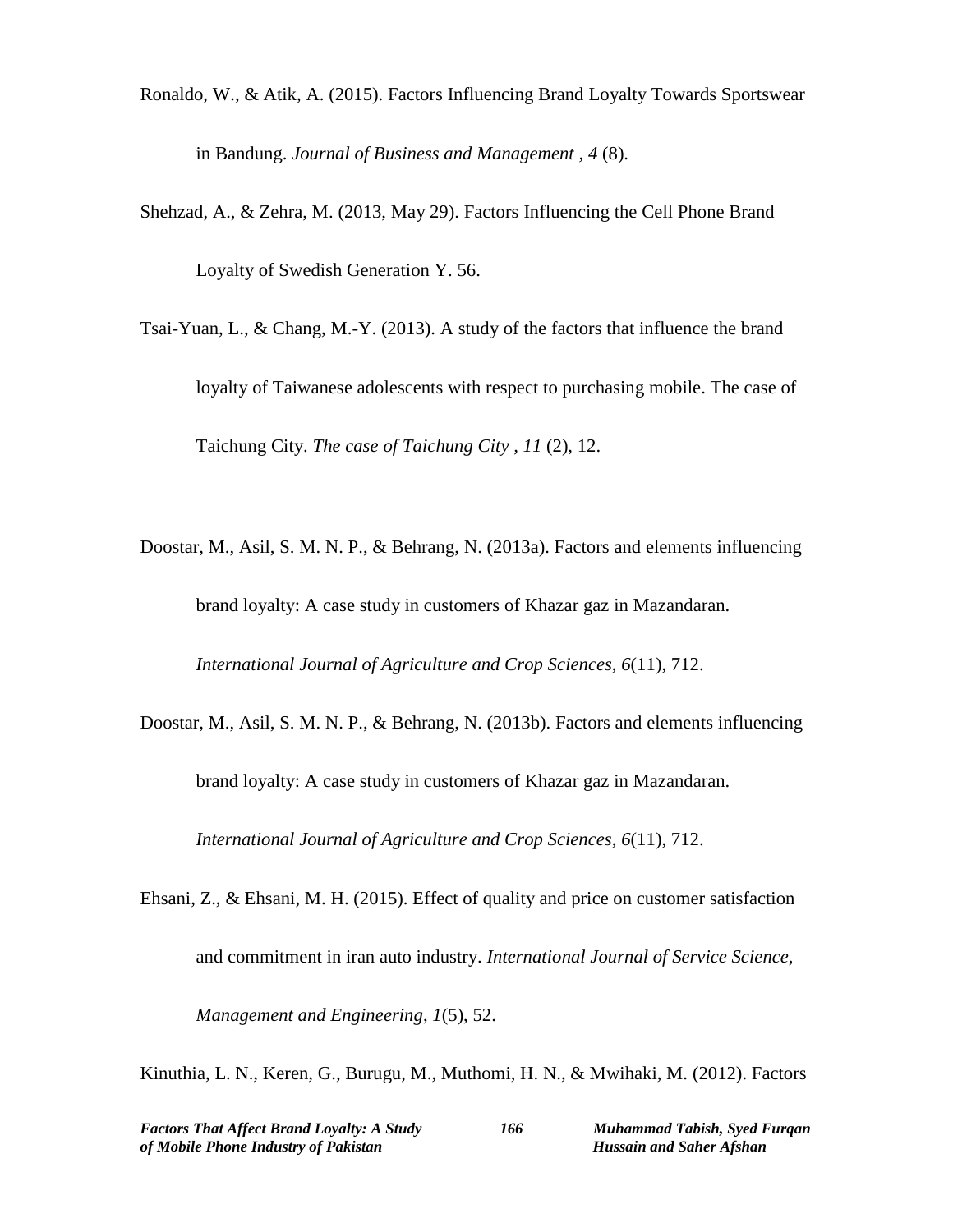influencing brand loyalty in sportswear among Kenyan university students: the case of swimmers. *Differences*, *1*(4). Retrieved from http://www.ajssh.leena luna.co.jp/AJSSHPDFs/Vol.1(4)/AJSSH2012(1.4-28).pdf

Kuusik, A. (2007a). Affecting customer loyalty: Do different factors have various influences in different loyalty levels? Retrieved from

https://papers.ssrn.com/sol3/papers.cfm?abstract\_id=1025989

Kuusik, A. (2007b). Affecting customer loyalty: Do different factors have various

influences in different loyalty levels? Retrieved from

https://papers.ssrn.com/sol3/papers.cfm?abstract\_id=1025989

Kuusik, A. (2007c). Affecting customer loyalty: Do different factors have various influences in different loyalty levels? Retrieved from

https://papers.ssrn.com/sol3/papers.cfm?abstract\_id=1025989

Li, Z., & Chaipoopirutana, A. P. D. S. (2016). THE IMPORTANT FACTORS THAT INFLUENCE ON BUILDING BRAND LOYALTY TOWARDS CHANG'AN CAR BRAND IN XI'AN CITY, SHAANXI, CHINA. Retrieved from http://utcc2.utcc.ac.th/utccijbe/\_uploads/InProcess/201412/THE%20IMPORTA T%20FACTORS%20THAT%20INFLUENCE%20ON%20BUILDING%20BR ND%20LOYALTY%20TOWARDS%20CHANG.

*Factors That Affect Brand Loyalty: A Study 167 Muhammad Tabish, Syed Furqan of Mobile Phone Industry of Pakistan* Hussain and Saher Afshan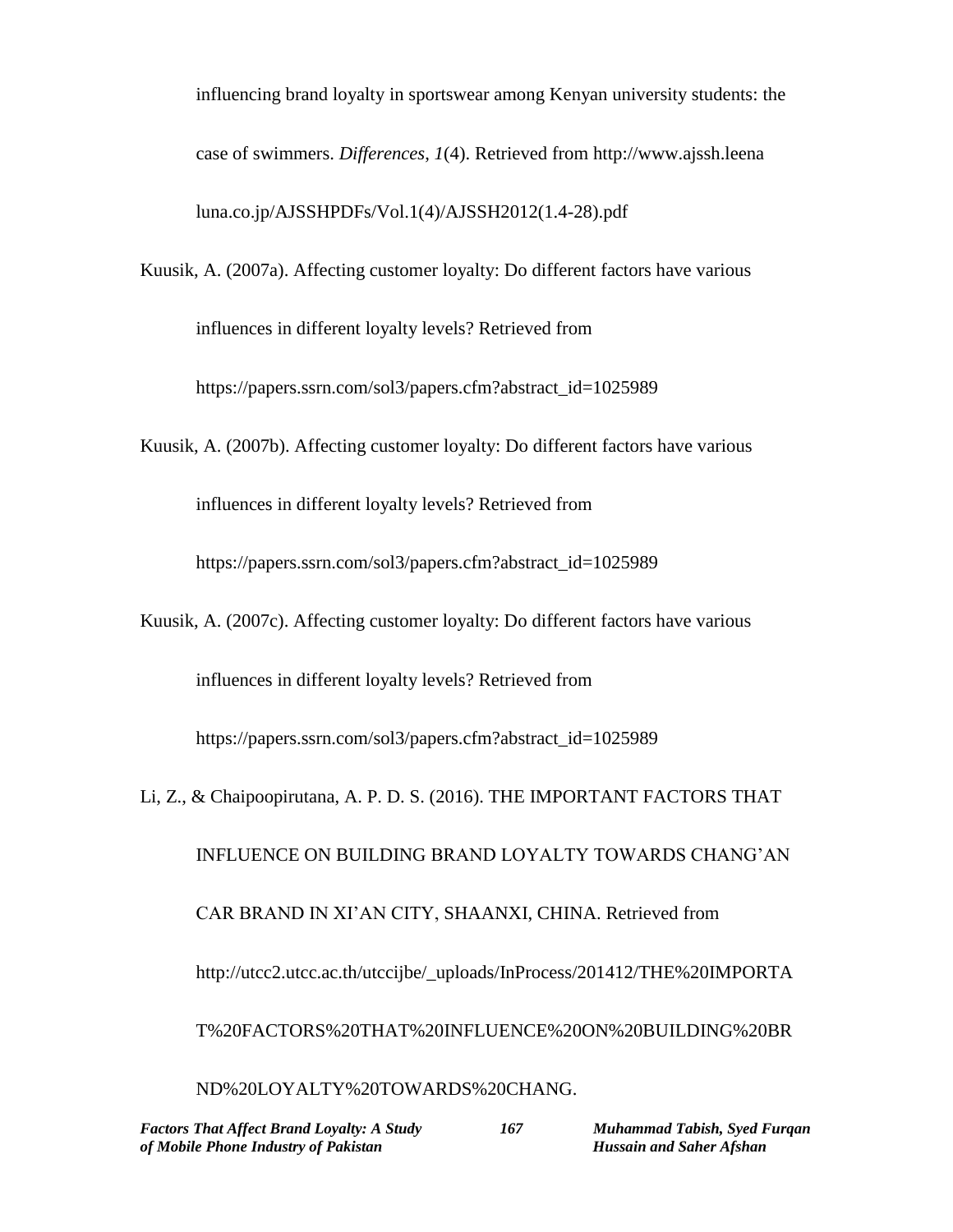# Li, Z., & Chaipoopirutana, A. P. D. S. (2014). THE IMPORTANT FACTORS THAT INFLUENCE ON BUILDING BRAND LOYALTY TOWARDS CHANG'AN CAR BRAND IN XI'AN CITY, SHAANXI, CHINA. Retrieved from http://utcc2.utcc.ac.th/utccijbe/\_uploads/InProcess/201412/THE%20IMPORTA T%20FACTORS%20THAT%20INFLUENCE%20ON%20BUILDING%20BR ND%20LOYALTY%20TOWARDS%20CHANG.pdf

Mise, J. K., Nair, C., Odera, O., & Ogutu, M. (2013). Factors Influencing Brand Loyalty of Soft Drink Consumers in Kenya and India. *International Journal of Business Management & Economic Research*, *4*(2). Retrieved from http://ijbmer.com/docs/volumes/vol4issue2/ijbmer2013040203.pdf

Ramesh Kumar, S., & Advani, J. Y. (2005). Factors affecting brand loyalty: A study in an emerging market on fast moving consumer goods. *Journal of Customer Behaviour*, *4*(2), 251–275.

Ramiz, M., Qasim, M., Rizwan, M., Aslam, F., & Khurshid, A. (2014a). The Comparative Analysis of the Factors Effecting Brand Loyalty towards Samsung Products. *Journal of Sociological Research*, *5*(1), 327–349.

Ramiz, M., Qasim, M., Rizwan, M., Aslam, F., & Khurshid, A. (2014b). The

Comparative Analysis of the Factors Effecting Brand Loyalty towards Samsung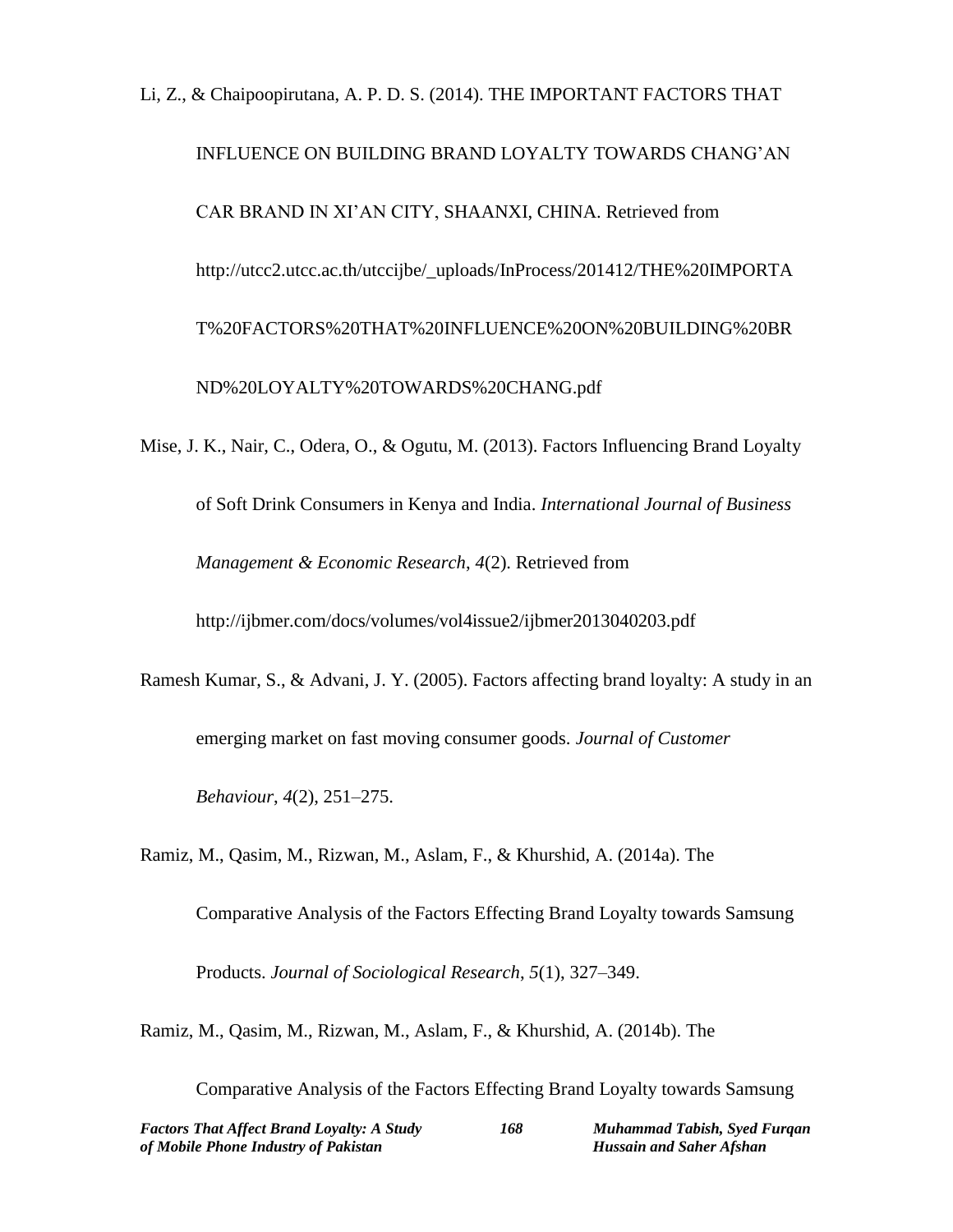Products. *Journal of Sociological Research*, *5*(1), 327–349.

Ramiz, M., Qasim, M., Rizwan, M., Aslam, F., & Khurshid, A. (2014c). The

Comparative Analysis of the Factors Effecting Brand Loyalty towards Samsung Products. *Journal of Sociological Research*, *5*(1), 327–349.

Ramiz, M., Qasim, M., Rizwan, M., Aslam, F., & Khurshid, A. (2014d). The

Comparative Analysis of the Factors Effecting Brand Loyalty towards Samsung Products. *Journal of Sociological Research*, *5*(1), 327–349.

Rehman, A., Zia-ur-Rehman, M., & Akhtar, W. (2012a). Factors affecting Brand Loyalty: a perspective of fast food restaurants. *ACTUAL PROBLEMS OF ECONOMICS*, (130), 13–20.

Rehman, A., Zia-ur-Rehman, M., & Akhtar, W. (2012b). Factors affecting Brand Loyalty: a perspective of fast food restaurants. *ACTUAL PROBLEMS OF ECONOMICS*, (130), 13–20.

Singh, R. (2016). FACTORS AFFECTING BRAND LOYALTY IN THE FOOTWEAR INDUSTRY–A STUDY OF LUDHIANA DISTICT. Retrieved from http://granthaalayah.com/Articles/Vol4Iss6/16\_IJRG16\_C06\_33.pdf Singh, R. (2016). FACTORS AFFECTING BRAND LOYALTY IN THE FOOTWEAR

INDUSTRY–A STUDY OF LUDHIANA DISTICT. Retrieved from

*Factors That Affect Brand Loyalty: A Study 169 Muhammad Tabish, Syed Furqan of Mobile Phone Industry of Pakistan* Hussain and Saher Afshan